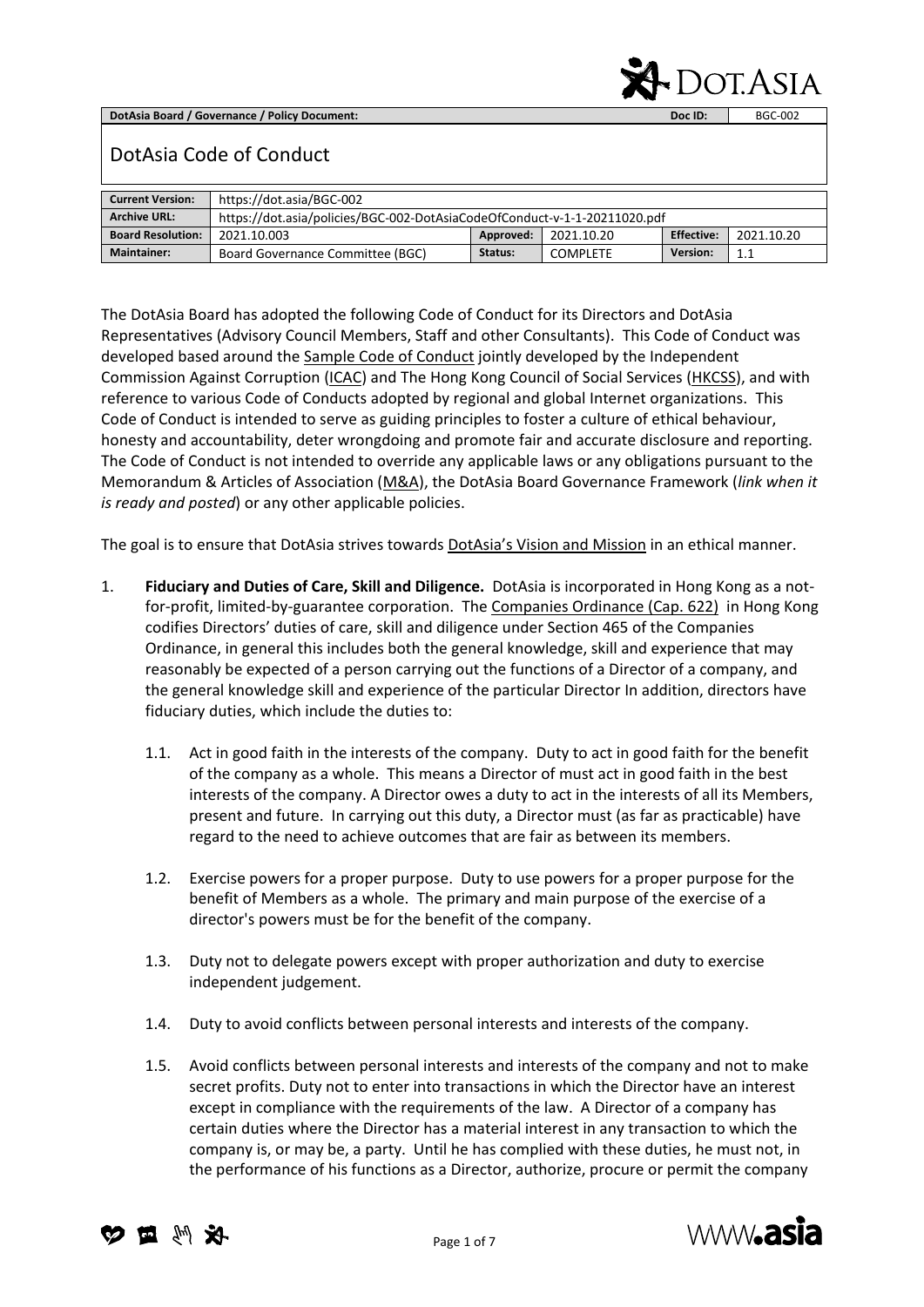|         |                         |                        |            | н        | AICA <sup>-</sup> |
|---------|-------------------------|------------------------|------------|----------|-------------------|
| Title:  | DotAsia Code of Conduct |                        |            | Doc ID:  | BGC-002           |
| Status: | <b>COMPLETE</b>         | <b>Effective Date:</b> | 2021.10.20 | Version: | 1.1               |

to enter into such a transaction. Furthermore, the Director must not enter into a transaction with the company, unless the Director has complied with the requirements of the law. The law requires a Director to disclose the nature and extent of his interest in respect of such transactions.

- 1.6. Duty not to gain advantage from use of position as a Director.
- 1.7. Duty not to make unauthorized use of company's property or information.
- 1.8. Duty not to accept personal benefit from third parties conferred because of position as a Director.
- 1.9. Duty to observe the company's constitution and resolutions.
- 1.10. Duty to keep accounting records. A Director of a company must take all reasonable steps to secure that the company keeps accounting records that are sufficient to show and explain the company's transactions and disclose with reasonable accuracy the company's financial position and financial performance.
- 2. **Respectful, Ethical and with Personal and Professional Integrity.** Treat everyone with respect and consideration. Board Directors and DotAsia Representatives must act, and be seen to act, with honesty, integrity and openness whenever they represent the organization.
	- 2.1. Board Directors and DotAsia Representatives are expected to adhere to a high standard of ethical conduct, these include honesty, fairness and integrity, and to act in accordance with DotAsia's Vision and Mission and its Core Values. Unethical actions, or the appearance of unethical actions, are not acceptable.
	- 2.2. Board Directors and DotAsia Representatives shall apply themselves with seriousness and diligence to participate in the matters of DotAsia, the Board and its committees and shall act prudently and be attentive to legal ramifications of his or her and the Board's actions.
	- 2.3. Board Directors are expected familiarize themselves with DotAsia's business and the environment in which the organization operates. Board Directors shall take such steps as are necessary to be sufficiently informed to make decisions on behalf of DotAsia and to participate in an informed manner in the Board's activities.
	- 2.4. Board Directors and DotAsia Representatives should not be, or appear to be, subject to influences, interests or relationships that conflict with the interests of DotAsia or its ability to operate as a not-for-profit organization for the benefit of the Internet community as a whole, in particular for the Asia Pacific community. Board Directors and DotAsia Representatives shall act so as to protect DotAsia's interests and those of its staff members, assets and legal rights, and Board Members and DotAsia Representatives shall serve the interests of DotAsia and the Asia Pacific Internet community over those of any other person, group, stakeholder or member of DotAsia.
- 3. **Confidentiality and Proprietary Information.** Board Directors and DotAsia Representatives are expected to maintain and protect DotAsia confidential and proprietary information they may





 $\Gamma$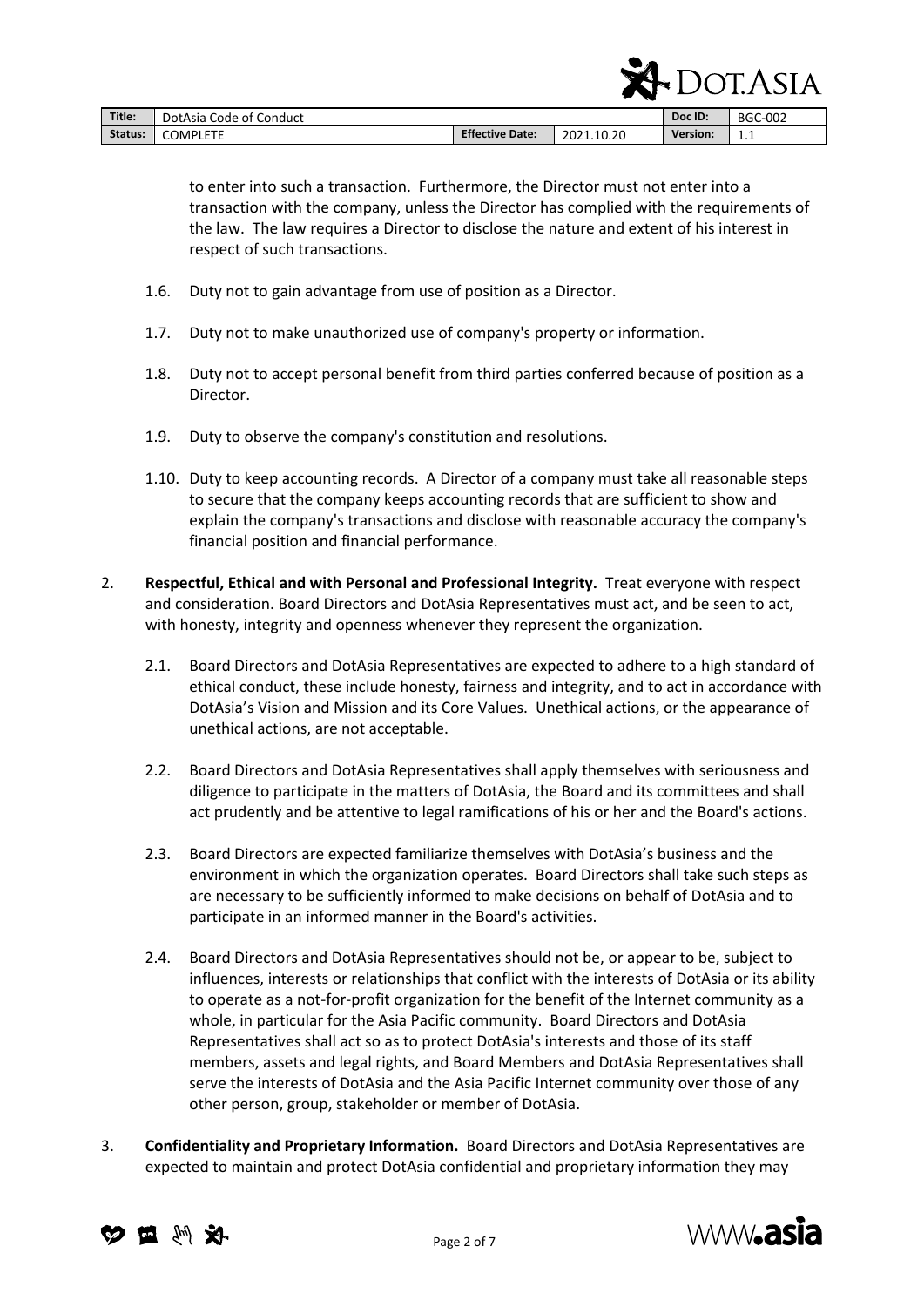|         | - 10                    |                        |            |                 | ' JI.ASIA      |
|---------|-------------------------|------------------------|------------|-----------------|----------------|
| Title:  | DotAsia Code of Conduct |                        |            | Doc ID:         | <b>BGC-002</b> |
| Status: | <b>COMPLETE</b>         | <b>Effective Date:</b> | 2021.10.20 | <b>Version:</b> | 1.1            |

obtain, whether marked as confidential or capable of being reasonably understood as confidential, information (in written or electronic form, or communicated orally) that has been created, developed or disclosed under the obligation of confidentiality, from unauthorized disclosure. Information, which is not publicly available should be treated as confidential and not be disclosed to third parties.

- 3.1. Board Directors and DotAsia Representatives should not disclose any classified or proprietary information of the organization without authorisation or misuse any organization's information (e.g. for personal gain or the benefit of others). Special care should be taken when handling any personal data of the Board Directors, staff, volunteers, partners, participants and service recipients to ensure compliance with the [Personal Data](https://www.elegislation.gov.hk/hk/cap486)  [\(Privacy\) Ordinance \(Cap. 486\)](https://www.elegislation.gov.hk/hk/cap486) and DotAsia's [data privacy policy.](https://www.dot.asia/policies/DotAsia-Privacy-Policy-2013-06-05.pdf)
- 3.2. Board Directors and DotAsia Representatives should continue to observe their duty of confidentiality after they have left the Organisation. They should not use, or take advantage of any classified or proprietary information obtained in the course of their official duties.
- 3.3. Examples of confidential information include but are not limited to Board discussions, operating plans, strategy plans, market and community development plans, financial data and documents, registrant and registration data and reports, contracts, personnel data and salary information, pricing and cost structures and related information.
- 3.4. All business undertaken by the Board is confidential. All Board Directors must accept and observe the Board Confidentiality Guidelines (sent to each Board Director for acceptance as they are onboarded and included in the Board Wiki). Board Directors should respect this confidentiality by not recording meetings, not inviting others to participate in, or listen into meetings without the prior permission of the Chairman of the meeting, and not circulating Board email and messages to any third party without express permission.
- 4. **Conflict of Interest.** Avoiding conflicts of interest is critical to maintaining integrity and honesty in the way DotAsia conducts its business.
	- 4.1. A conflict of interest situation arises for example when the "private interests" of a Board Director or DotAsia Representative compete or conflict with the interests of the organization or the official duties of the Board Director or DotAsia Representative. Private interests include financial and other interests of the Board Director or DotAsia Representative her/himself, and those of her/his connections including family and other relations, personal friends, the clubs and societies to which s/he belongs, and any person to whom s/he owes a favour or to whom s/he may be obligated in any way.
	- 4.2. A fundamental integrity requirement is that all Board Directors or DotAsia Representatives should avoid situations which may compromise (or be seen to compromise) their personal judgement or integrity at work or lead to conflict of interest. A Board Director or DotAsia Representative's duty to avoid or declare a conflict of interest goes beyond the disclosure of interests that are definable in monetary terms.





 $\Gamma$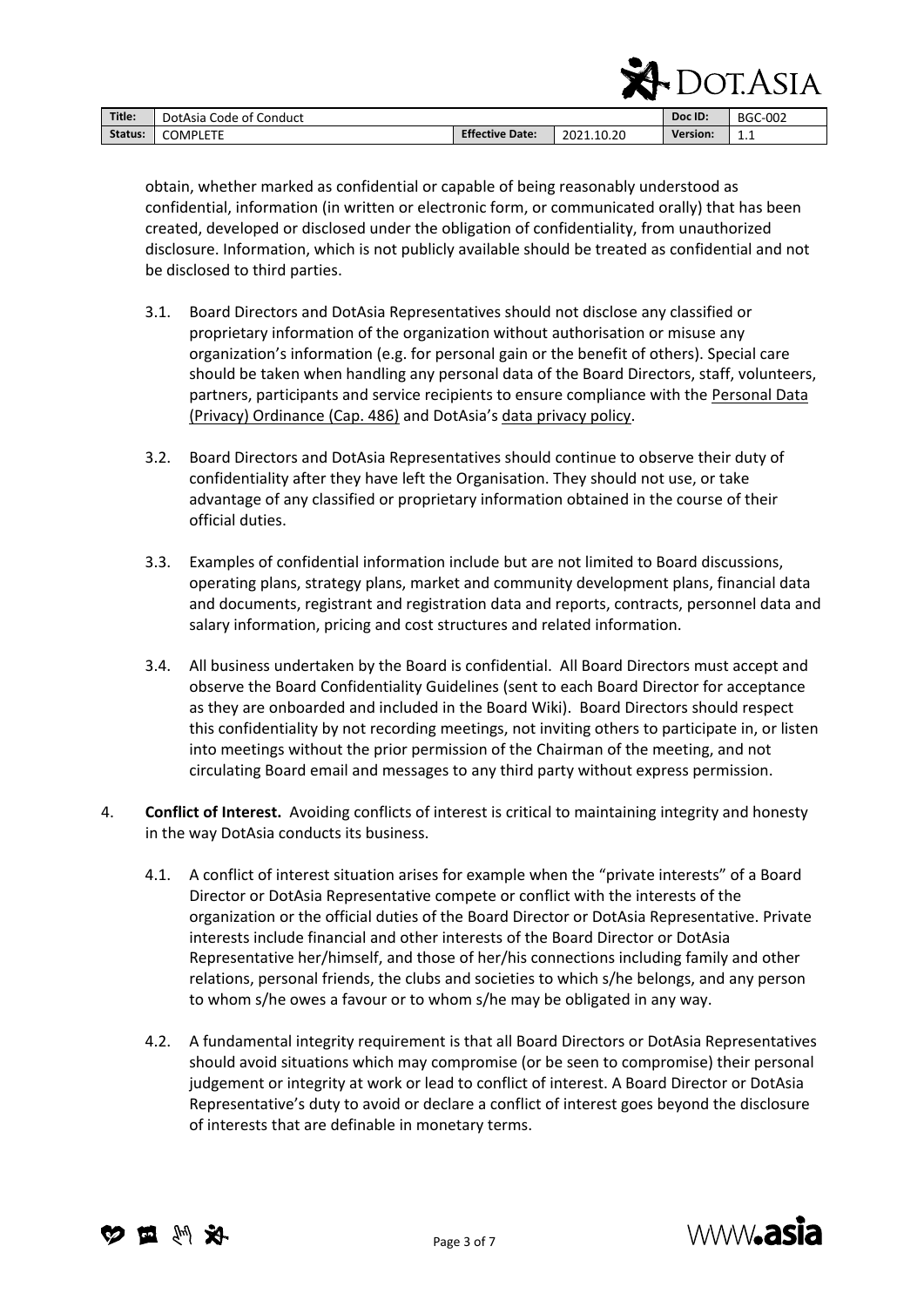|         |                         | ▴◦▴                    |            |                 |     |
|---------|-------------------------|------------------------|------------|-----------------|-----|
| Title:  | DotAsia Code of Conduct |                        | Doc ID:    | <b>BGC-002</b>  |     |
| Status: | <b>COMPLETE</b>         | <b>Effective Date:</b> | 2021.10.20 | <b>Version:</b> | 1.1 |

- 4.3. When a situation involving a conflict of interest cannot be avoided, Board Directors and DotAsia Representatives should as soon as possible make full disclosure of all relevant interests which conflict, may conflict or may be seen to conflict with their official duties. Any declarations made and the related decisions should be recorded. Further if a director of a company is in anyway, directly or indirectly, interested in a transaction, arrangement or contract, or a proposed transaction, arrangement or contract, with the company that is significant in relation to the company's business, and the director's interest is material, the director must declare the nature and extent of the director's interest to the other directors in accordance with the provisions of the Companies Ordinance.
- 4.4. When a Board Director (including the Chairman) of the Board or Committee has a potential conflict of interest in a matter placed before the committee, he should make full disclosure of his interest. The basic principle to be observed is that a Board Director's advice, decisions or views should be disinterested and impartial and it is the responsibility of each Board Director to judge and decide if the situation warrants a declaration, and to seek a ruling from the Chairman in case of doubt. It is impossible to define or describe all the situations that would call for such a declaration, because each individual case differs, and because of the difficulty of catering for unusual and unforeseen circumstances. On the other hand, it is not intended that a Board Director should make a declaration of conflict of interest simply because the committee is considering a matter in which s/he has knowledge or experience.
- 4.5. If a Board Director or DotAsia Representative (including the Chairman) has any direct personal or monetary interest in any matter under consideration by the Board or committee, s/he must, as soon as practicable after s/he has become aware of it, disclose to the Chairman (or the committee) prior to the discussion of the item.
- 4.6. The Chairman (or Board) shall decide whether the Board Director disclosing a conflict of interest may speak or vote on the matter, may remain in the meeting as an observer, or should be recused from the meeting. If the Chairman declares a conflict of interest in a matter under consideration, the Chairman may be temporarily taken over by an alternate.
- 4.7. When a known direct monetary interest exists, the DotAsia Secretary may withhold circulation of relevant papers to the Board Director concerned. Where a Board Director is in receipt of a paper for discussion which s/he knows presents a direct conflict of interest, s/he should immediately inform the DotAsia Secretary and return the paper.
- 4.8. All cases of declaration of conflict of interest shall be recorded in the minutes of the meeting.
- 4.9. All Board Directors must submit a Statement of Interest (SOI), as a disclosure of any potential conflict of interest. Such SOI are posted on the DotAsia website, and each Board Director must review his/her SOI every year, and whenever there is a material change. DotAsia has developed an SOI Form [URL to be included] to facilitate compliance by Board Directors with their disclosure obligations in accordance with this Code of Conduct.





 $\Lambda$  DOTACLA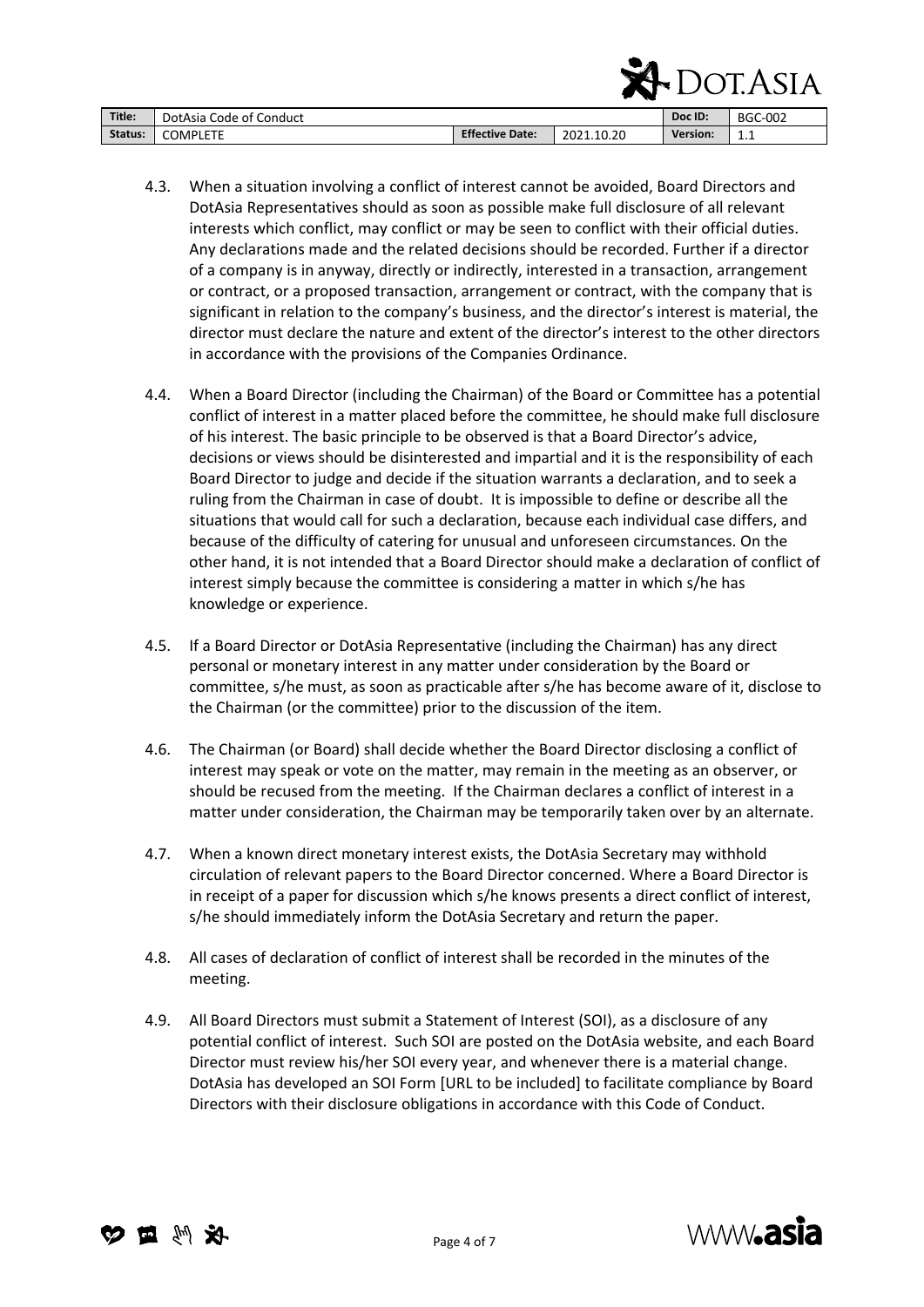|         |                         |                        |            | ,,,<br>- 11 | I.ASIA         |
|---------|-------------------------|------------------------|------------|-------------|----------------|
| Title:  | DotAsia Code of Conduct |                        |            | Doc ID:     | <b>BGC-002</b> |
| Status: | <b>COMPLETE</b>         | <b>Effective Date:</b> | 2021.10.20 | Version:    | 1.1            |

- 5. **Solicitation and Acceptance of Advantages.** Integrity and accountability can be compromised if one accepts (or receives) personal gifts from outside parties; vendors, potential vendors, members or any other outside individual or organization. Therefore, Board Directors should avoid accepting significant personal gifts of goods or services from DotAsia business partners.
	- 5.1. Board Directors and DotAsia Representatives should refrain from soliciting or accepting any advantage from any persons or companies having official dealings with the organization (e.g. service recipients, suppliers, contractors, professional fund-raisers), and (for Board Directors) from Staff to whom the Board may have an influence, and (for Staff) from any subordinates, except that they may accept, but not solicit, the following advantages when offered on a voluntary basis:
		- (a) Advertising or promotional gifts or souvenirs of a nominal value;
		- (b) Discount or other special offers given by any person or company to them as customers, on terms and conditions equally applicable to other customers in general; or
		- (c) Gifts given by donors to a Board Director or DotAsia Representative in his private capacity
	- 5.2. Board Directors and DotAsia Representatives should not accept lavish, or unreasonably generous or frequent entertainment from any person having official dealings with the Organisation.
	- 5.3. All gifts / souvenirs received by Board Directors and DotAsia Representatives in their official capacity should be forwarded to the DotAsia Secretary / designated approving authority of the Organisation for disposal in the following manner:
		- (a) If the gift / souvenir is of perishable nature (e.g. food, drink), it may be shared among service recipients, donated to a charitable organization or, when this is not practical, shared among staff of the organization on a suitable occasion.
		- (b) If the gift / souvenir is a useful item, it may be kept for use by the organization or donated to another charitable organization.
		- (c) If the gift / souvenir is suitable for display (e.g. a painting, vase), it may be displayed at appropriate locations of the organization premises.
		- (d) If the gift / souvenir is of low value, it may be donated as a prize in functions organised by the Organisation.
		- (e) If the gift / souvenir is a personal item of low value, such as a plaque or pen inscribed with the name of the recipient, it may be retained by the recipient.
		- (f) If the gift / souvenir is distributed to all participants in public activities, such as a ball pen, file folder or key clasp, etc, it may be retained by the recipient.





 $\Gamma$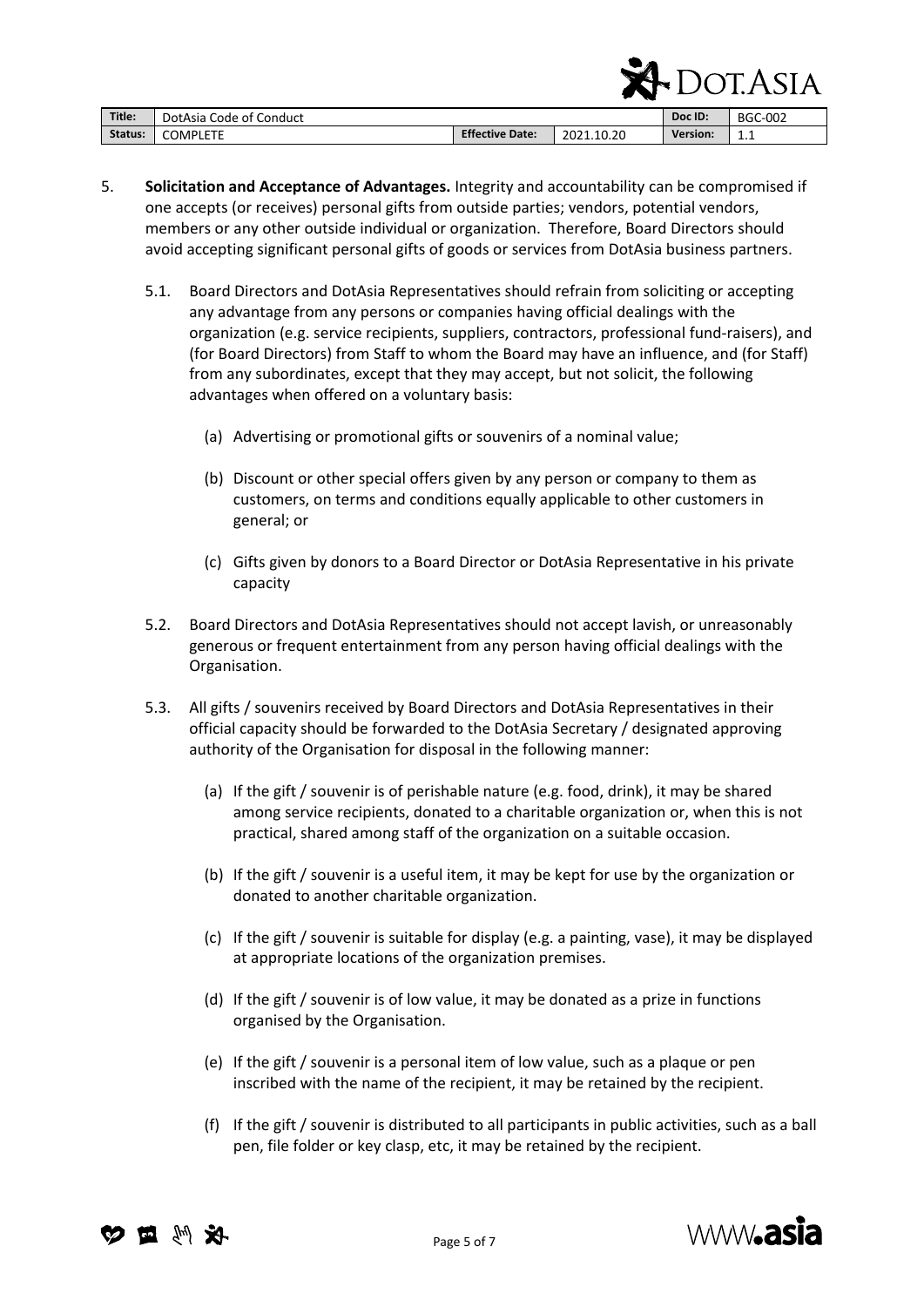|         |                         |                        |            |          | <b>DOT.ASIA</b> |
|---------|-------------------------|------------------------|------------|----------|-----------------|
| Title:  | DotAsia Code of Conduct |                        |            | Doc ID:  | <b>BGC-002</b>  |
| Status: | COMPLETE                | <b>Effective Date:</b> | 2021.10.20 | Version: | 1.1             |

- (g) Any gift / souvenir of high value should be returned to the offeror as far as possible.
- 5.4. Prevention of Bribery. All Board Directors and DotAsia Representatives are prohibited from soliciting, accepting or offering any bribe in conducting the organization's business or affairs. In conducting all business or affairs of the Organisation, they must comply with the [Prevention of Bribery Ordinance \(POBO\) \(Cap. 201\)](https://www.elegislation.gov.hk/hk/cap201) of Hong Kong.
- 6. **Refraining from Harassment and Inappropriate Behaviour.** It is expected that Board Directors and DotAsia Representatives behave properly and positively at all times: showing respect and courtesy to others wherever possible, and ensuring a safe and inclusive environment.
	- 6.1. Board Directors and DotAsia Representative should behave in a professional manner, demonstrate appropriate behavior and treat all members of the community in a respectful, dignified, decent manner at all times, including in face-to-face and on-line communications, irrespective of a person's race, ethnicity, culture, national origin, social or economic class, educational level, sex, sexual orientation, gender identity and expression, age, size, family status, political belief, religion, or mental or physical ability so that individuals of all backgrounds and cultures are made to feel welcome.
	- 6.2. Harassment, including offensive speech, threats or demands, sharing of sexualized media, stalking, photography or recording without consent, or unwelcome physical contact or sexual attention, is unwelcome non-consensual hostile or intimidating behavior. Harassing conduct or commentary may take many forms, including, but not limited to, verbal acts and name-calling; graphic and written statements, which may include use of phones or the Internet; or other conduct that may be physically threatening, harmful, or humiliating. Conduct does not have to intend to harm, be directed at a specific target, or involve repeated incidents in order for it to be deemed harassment.
	- 6.3. Refrain from retaliation against anyone for reporting any conduct or commentary that is inconsistent with the terms set forth above ("inappropriate behavior") or for participating in an investigation of any such report or complaint.
- 7. **Reporting Complaints and Remedial Processes.** The reporting and complaint procedure will be conducted in a manner to ensure confidentiality to the reporter as well as the person who is the subject of the complaint. The complainant will be given the opportunity to receive follow-up on their concern unless they have chosen to remain anonymous.
	- 7.1. Unacceptable behaviour by any community member, including those with decision-making authority, will not be tolerated. Anyone asked to stop unacceptable behaviour is expected to comply immediately.
	- 7.2. Board Directors or DotAsia Representatives should discuss with the Chairman of the Board Governance Committee (BGC) any questions or issues that may arise concerning compliance with this Code of Conduct. Breaches of this Code of Conduct, whether intentional or unintentional, shall be reviewed by the BGC or any sub-committee established by the BGC (excluding any Board Directors whose breaches are under review), which, if necessary, shall make recommendations to the full Board for corrective action.